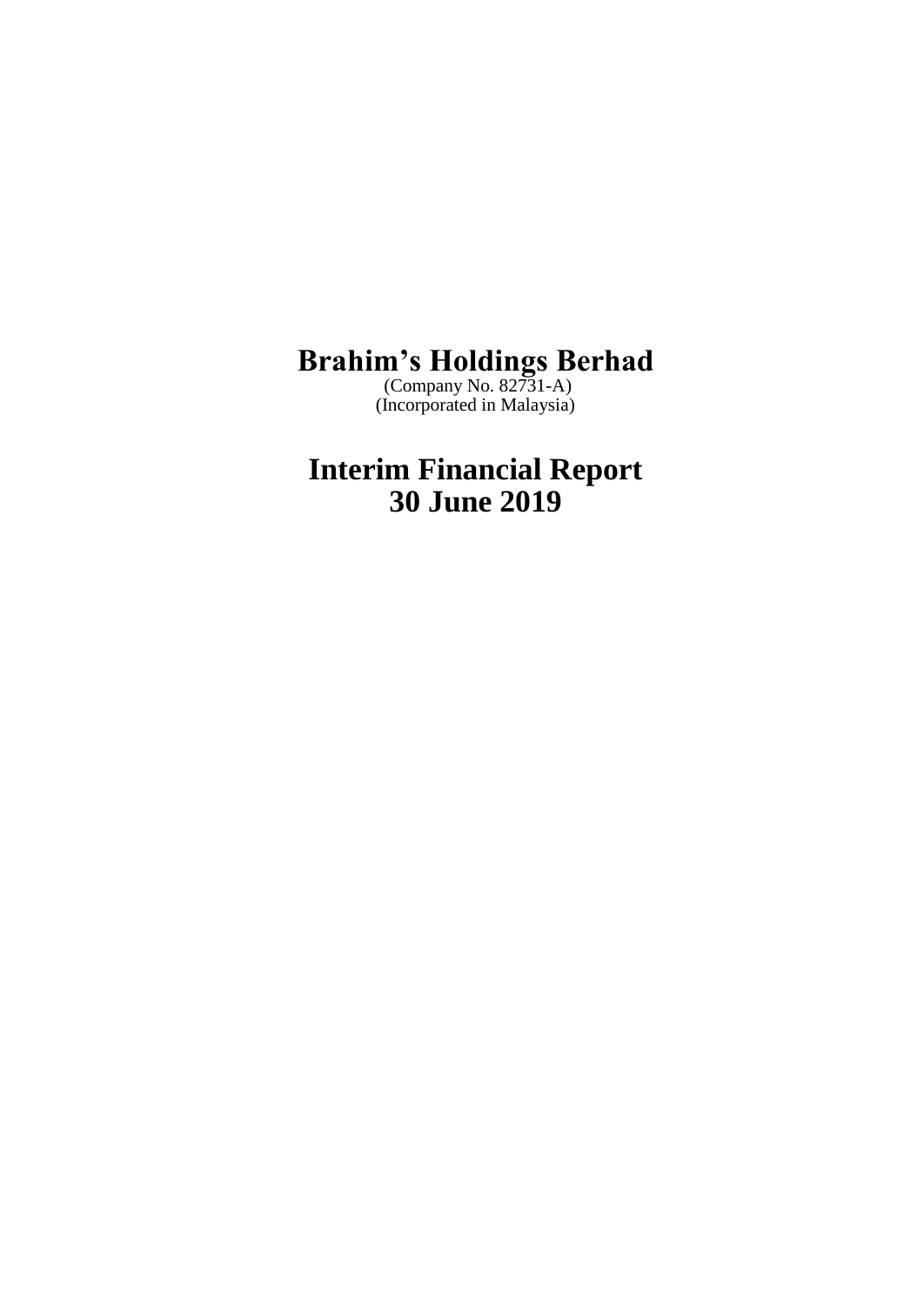(Company No. 82731-A) (Incorporated in Malaysia)

# **Unaudited Condensed Consolidated Statement Of Comprehensive Income For The Quarter Ended 30 June 2019**

|                                                               |                           | <b>Individual Quarter</b> |                                 |                           | <b>Cumulative Ouarters</b> |                                 |
|---------------------------------------------------------------|---------------------------|---------------------------|---------------------------------|---------------------------|----------------------------|---------------------------------|
|                                                               | 3 months ended<br>30 June |                           |                                 | 6 months ended<br>30 June |                            |                                 |
|                                                               | 2019<br><b>RMT000</b>     | 2018<br><b>RM'000</b>     | <b>Changes</b><br>$\frac{6}{6}$ | 2019<br><b>RM'000</b>     | 2018<br><b>RMT000</b>      | <b>Changes</b><br>$\frac{6}{6}$ |
| <b>Continuing Operations</b>                                  |                           |                           |                                 |                           |                            |                                 |
| <b>Revenue</b>                                                | 74,045                    | 64,417                    | 14.95%                          | 144,299                   | 133,088                    | 8.42%                           |
| <b>Cost of Sales</b>                                          | (30, 530)                 | (27, 338)                 |                                 | (58, 919)                 | (56, 426)                  |                                 |
| <b>Gross Profit</b>                                           | 43,515                    | 37,079                    |                                 | 85,380                    | 76,662                     |                                 |
| Other income                                                  | 402                       | 147                       |                                 | 689                       | 350                        |                                 |
| <b>Administrative expenses</b>                                | (40,762)                  | (39, 577)                 |                                 | (81,972)                  | (79, 344)                  |                                 |
| Other expenses                                                | (2,759)                   | (2,331)                   |                                 | (5,213)                   | (3,926)                    |                                 |
| (Loss)/Profit from operations                                 | 396                       | (4,682)                   | $-108.46%$                      | (1,116)                   | (6,258)                    | $-82.17%$                       |
| <b>Finance costs</b>                                          | (1,426)                   | (1,414)                   |                                 | (2,829)                   | (2,876)                    |                                 |
| Share of results of jointly                                   |                           |                           |                                 |                           |                            |                                 |
| controlled entities                                           | 150                       | 265                       |                                 | 581                       | 595                        |                                 |
| (Loss) before taxation                                        | (880)                     | (5,831)                   | 84.91%                          | (3,364)                   | (8,539)                    | -60.60%                         |
| Income tax expense                                            | (173)                     |                           |                                 | (273)                     | (24)                       |                                 |
| (Loss) after taxation                                         | (1,053)                   | (5,831)                   | 81.94%                          | (3,637)                   | (8, 563)                   | 57.53%                          |
| (Loss)/Profit attributable to:                                |                           |                           |                                 |                           |                            |                                 |
| - Owners of the Company                                       | (1,190)                   | (3,161)                   | 62.35%                          | (3,411)                   | (5,310)                    | 35.76%                          |
| - Non Controlling Interests                                   | 137                       | (2,670)                   | $-105.13%$                      | (226)                     | (3,253)                    | -93.05%                         |
| Total comprehensive (loss)/income attributable to:-           | (1,053)                   | (5,831)                   | 81.94%                          | (3,637)                   | (8, 563)                   | 57.53%                          |
| - Owners of the Company                                       | (1,190)                   | (3,161)                   |                                 | (3,411)                   | (5,310)                    |                                 |
| - Non Controlling Interest                                    | 137                       | (2,670)                   |                                 | (226)                     | (3,253)                    |                                 |
|                                                               | (1,053)                   | (5,831)                   |                                 | (3,637)                   | (8,563)                    |                                 |
| Loss per share (RM) attributable to the owners of the Company |                           |                           |                                 |                           |                            |                                 |
| Basic<br>Diluted                                              | (0.44)<br>N/A             | (1.18)<br>N/A             |                                 | (1.27)<br>N/A             | (1.98)<br>N/A              |                                 |

The Condensed Consolidated Statement of Comprehensive Income should be read in conjunction with the Annual Financial Report for the year ended 31 December 2018.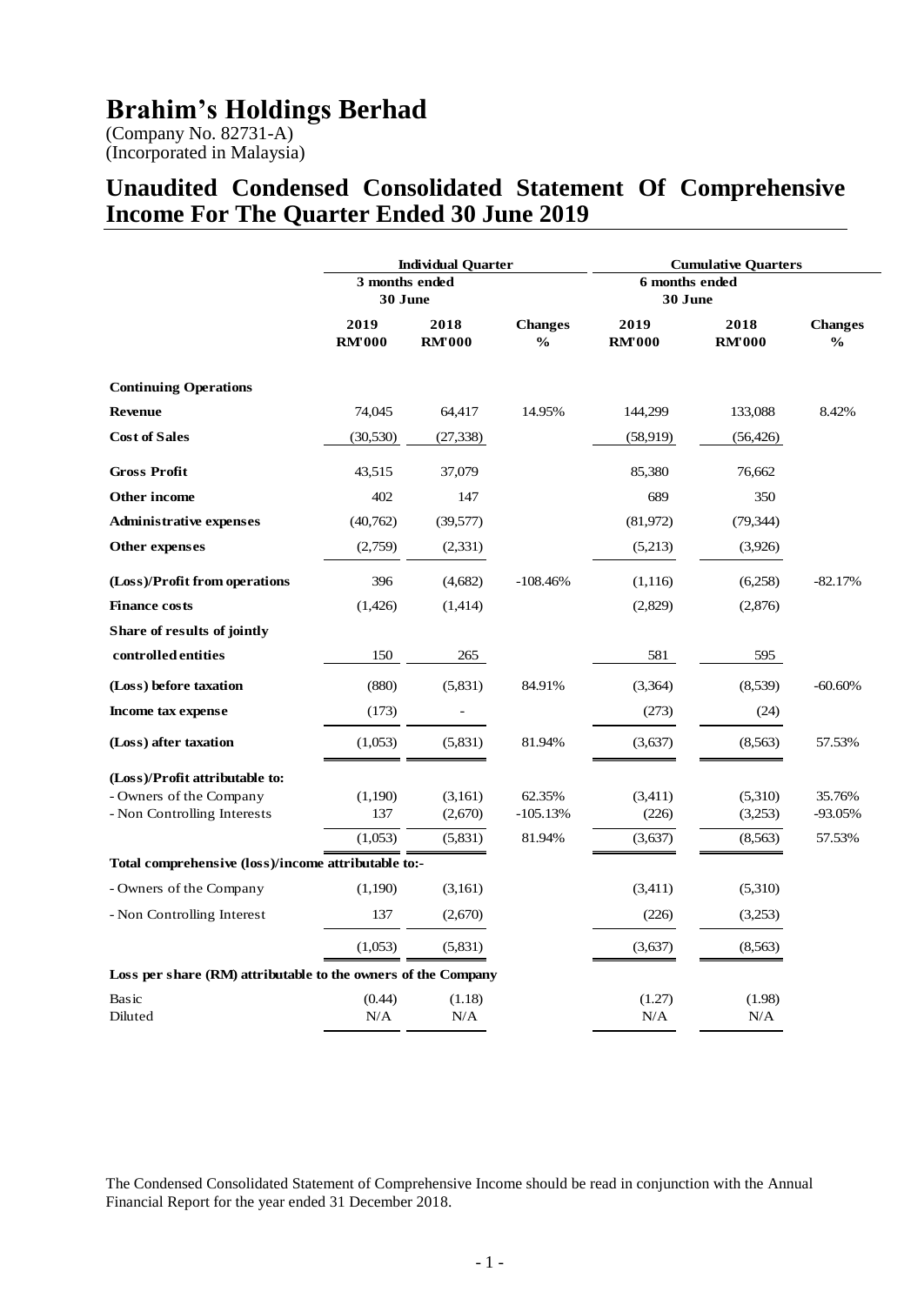(Company No. 82731-A) (Incorporated in Malaysia)

#### **Condensed Consolidated Statement Of Financial Position As At 30 June 2019**  $\overline{\phantom{0}}$

|                                              | As At         | As At                    |
|----------------------------------------------|---------------|--------------------------|
|                                              | 30.06.2019    | 31.12.2018               |
|                                              | <b>RM'000</b> | <b>RM'000</b>            |
|                                              | (Unaudited)   | (Audited)                |
| <b>ASSETS</b>                                |               |                          |
| <b>Non Current Assets</b>                    |               |                          |
| Property, plant and equipment                | 54,292        | 54,525                   |
| Investment in a Joint Venture                | 20,542        | 19,961                   |
| Goodwill on consolidation                    | 102,354       | 102,354                  |
| Deferred tax assets                          | 15,010        | 14,896                   |
|                                              | 192,198       | 191,736                  |
| <b>Current Assets</b>                        |               |                          |
| Inventories                                  | 6,295         | 7,451                    |
| Trade receivables                            | 56,515        | 46,158                   |
| Other receivables, deposits and prepayments  | 13,559        | 10,529                   |
| Tax recoverable                              | 10,980        | 10,938                   |
| Amount owing by related companies            | 41            | 55                       |
| Amount owing by joint venture companies      | 29            | 34                       |
| Fixed deposits with a licensed bank          | 1,875         | 2,106                    |
| Cash and bank balances                       | 25,410        | 12,578                   |
|                                              | 114,704       | 89,849                   |
| <b>TOTAL ASSETS</b>                          | 306,902       | 281,585                  |
| <b>EQUITY &amp; LIABILITIES</b>              |               |                          |
| Equity attributable to equity holders        |               |                          |
| Share capital                                | 268,266       | 268,266                  |
| Accumulated losses                           | (279, 357)    | (275, 946)               |
| <b>Shareholders' Equity</b>                  | (11,091)      | (7,680)                  |
| Non Controlling Interest                     | 132,169       | 132,395                  |
| <b>Total Equity</b>                          | 121,078       | 124,715                  |
| <b>Non-Current Liabilities</b>               |               |                          |
| Provision for Contigent Liabilities          | 6,000         | 6,000                    |
| Long-term borrowings                         | 281           | 4,409                    |
|                                              | 6,281         | 10,409                   |
| <b>Current Liabilities</b>                   |               |                          |
| Trade payables                               | 61,101        | 32,151                   |
| Other payables and accruals                  | 34,692        | 32,908                   |
| Short-term borrowings                        | 75,601        | 73,070                   |
| Amount due to related company                | 676           | 866                      |
| Amount owing by joint venture companies      | 450           | 450                      |
| Advances from a Director                     | 6,046         | 6,046                    |
| Provision for taxation                       | 288           | $\overline{\phantom{a}}$ |
| Provision for zakat                          | 383           | 383                      |
| <b>Bank</b> overdrafts                       | 306           | 587                      |
|                                              | 179,543       | 146,461                  |
| <b>Total Liabilities</b>                     | 185,824       | 156,870                  |
| <b>TOTAL EQUITY AND LIABILITIES</b>          | 306,902       | 281,585                  |
|                                              |               |                          |
| Net assets per share attribulate to ordinary |               |                          |
| equity holders of the Company (RM)           | (0.04)        | (0.03)                   |
|                                              |               |                          |

The Condensed Consolidated Statement of Financial Position should be read in conjunction with the Annual Financial Report for the year ended 31 December 2018.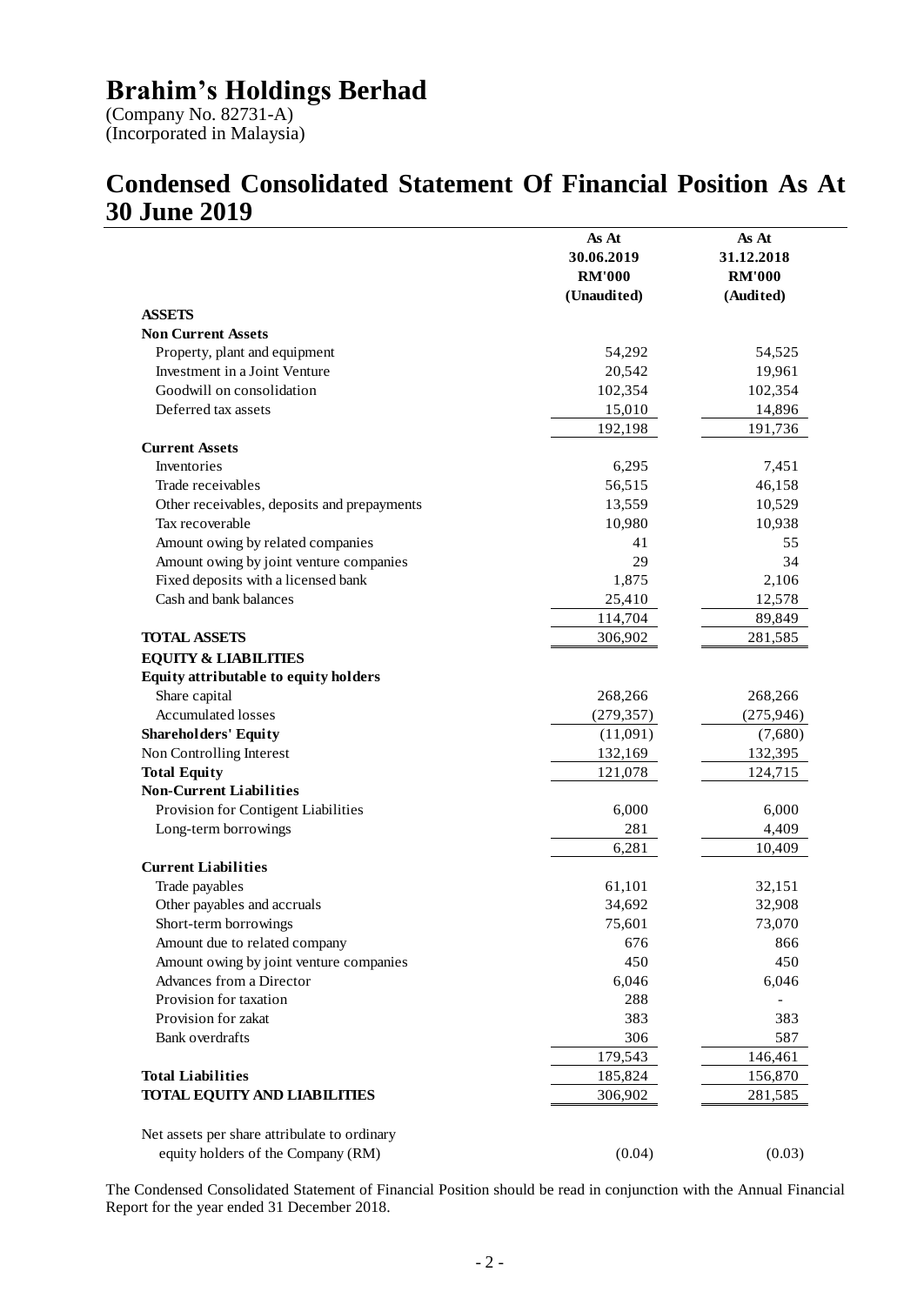(Company No. 82731-A) (Incorporated in Malaysia)

# **Unaudited Condensed Consolidated Statement Of Changes In Equity For The Year Ended 30 June 2019**

|                                            | Share Capital<br><b>RM'000</b> | Accumulated<br>losses<br><b>RM'000</b> | Total<br><b>RM'000</b> | Non-Controlling<br>Interest<br><b>RM'000</b> | Total<br><b>RM'000</b> |
|--------------------------------------------|--------------------------------|----------------------------------------|------------------------|----------------------------------------------|------------------------|
| At 1 January 2019                          | 268,266 -                      | 275,946                                | (7,680)                | 132,395                                      | 124,715                |
| Transaction with non-controlling interests |                                |                                        |                        |                                              |                        |
| Total comprehensive loss                   |                                | 3,411                                  | (3,411)                | (226)                                        | (3,637)                |
| At 30 June 2019                            | 268,266 -                      | 279,357                                | (11,091)               | 132,169                                      | 121,078                |
| At 1 January 2018                          |                                |                                        |                        |                                              |                        |
| - as previously stated                     | 268,266 -                      | 169,454                                | 98,812                 | 144,542                                      | 243,354                |
| - impact from adoption of MFRS 9           |                                | 1,493                                  | (1,493)                | (1,153)                                      | (2,646)                |
| - as restated                              | 268,266 -                      | 170,947                                | 97,319                 | 143,389                                      | 240,708                |
| Total comprehensive loss                   |                                | 104,999                                | (104,999)              | (10,994)                                     | (115,993)              |
| At 31 December 2018                        | 268,266 -                      | 275,946 -                              | 7,680                  | 132,395                                      | 124,715                |

The Condensed Consolidated Statement of Changes in Equity should be read in conjunction with the Annual Financial Report for the year ended 31 December 2018.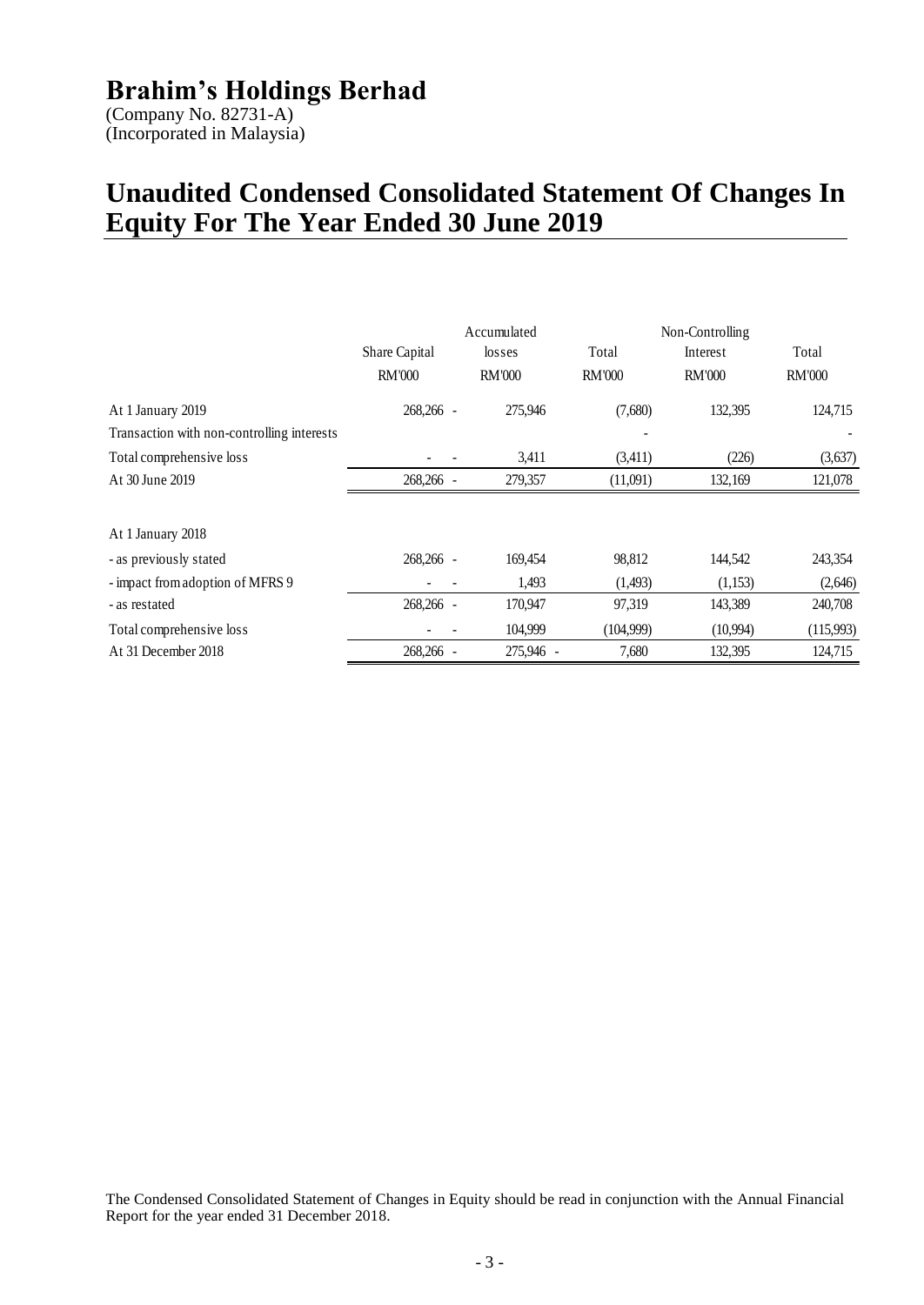(Company No. 82731-A) (Incorporated in Malaysia)

### **Unaudited Condensed Consolidated Statement Of Cash Flows For The Financial Year Ended 30 June 2019**

|                                                                | 6 months ended                     |                                    |  |
|----------------------------------------------------------------|------------------------------------|------------------------------------|--|
|                                                                | As at<br>30.06.2019<br>(Unaudited) | As at<br>30.06.2018<br>(Unaudited) |  |
|                                                                | <b>RMT000</b>                      | <b>RM'000</b>                      |  |
| <b>Operating activities</b>                                    |                                    |                                    |  |
| Profit/(Loss) before tax                                       | (3,364)                            | (8,539)                            |  |
| Adjustment for:-                                               |                                    |                                    |  |
| Amortisation and depreciation                                  | 4,406                              | 3,417                              |  |
| Interest expense                                               | 2,807                              | 2,876                              |  |
| Interest income                                                | (241)                              | (468)                              |  |
| Share of results in joint ventures                             | (581)                              | (595)                              |  |
| Operating profit before working capital changes                | 3,027                              | (3,309)                            |  |
| (Increase)/Decrease in inventories                             | 1,156                              | 265                                |  |
| (Increase)/Decrease in receivables                             | (13, 388)                          | 3,282                              |  |
| Increase/(Decrease) in intercompany balances                   | (171)                              | (378)                              |  |
| Increase/(Decrease) in payables                                | 30,663                             | (1,467)                            |  |
| Cash generated from/(used in) operations                       | 21,287                             | (1,607)                            |  |
| Interest paid                                                  | (237)                              | (2,876)                            |  |
| Tax refund/(paid)                                              | (70)                               | (24)                               |  |
| Net cash generated from/(used to) operating activities         | 20,980                             | (4,507)                            |  |
| <b>Investing activities</b>                                    |                                    |                                    |  |
| Advances from/(to) a joint venture                             |                                    | 450                                |  |
| Interest income                                                | 241                                | 468                                |  |
| Withdrawal/(Placement) of deposits pledged with licensed banks | 129                                | 5,203                              |  |
| Purchase of plant and equipment                                | (4,173)                            | (267)                              |  |
| Net cash used in investing activities                          | (3,803)                            | 5,854                              |  |
| <b>Financing activities</b>                                    |                                    |                                    |  |
| Repayment of term loans                                        |                                    | (3,000)                            |  |
| Repayment of lease and hire-purchase                           | (4,166)                            | (56)                               |  |
| Net cash (used to)/generated from financing activities         | (4,166)                            | (3,056)                            |  |
|                                                                | 13,011                             |                                    |  |
| Net increase in cash and cash equivalents                      |                                    | (1,709)                            |  |
| Cash and cash equivalents at the beginning of financial year   | 12,217                             | 10,838                             |  |
| Cash and cash equivalents at the end of financial period       | 25,228                             | 9,129                              |  |
| Cash, bank balances and fixed deposits with licensed banks     | 27,285                             | 11,627                             |  |
| <b>Bank overdrafts</b>                                         | (306)                              | (653)                              |  |
| Deposits pledged to licensed banks                             | (1,751)                            | (1,845)                            |  |
|                                                                | 25,228                             | 9,129                              |  |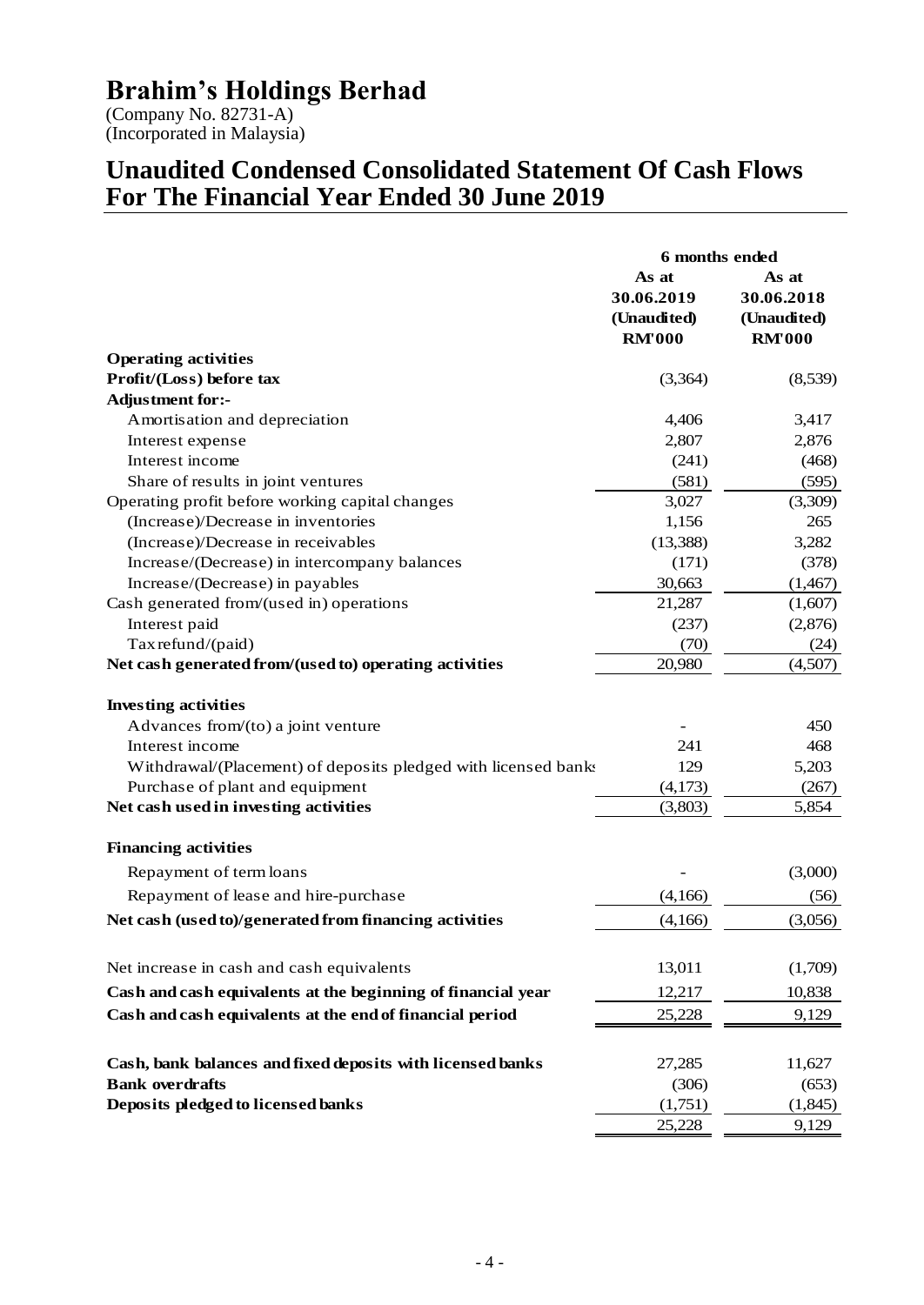(Company No. 82731-A) (Incorporated in Malaysia)

# **Notes To The Interim Financial Report**

### *A Explanatory Notes Pursuant to MFRS134*

#### **1. Basis of preparation**

The condensed consolidated interim financial information are not audited and have been prepared in accordance with Malaysian Financial Reporting Standards (MFRS 134) "Interim Financial Reporting" and paragraph 9.22 of the Listing Requirements of Bursa Malaysia Securities Berhad.

The condensed consolidated interim financial information should be read in conjunction with the annual financial report for the year ended 31 December 2018. These explanatory notes attached to the financial report provide an explanation of events and transactions that are significant to an understanding of the changes in the financial position and performance of the Group.

#### **2. Changes in Accounting Policies**

The accounting policies and methods of computation adopted for the condensed interim financial information are consistent with those adopted for the audited financial statements for the financial year ended 31 December 2018 except for the adoption of the following with effect from 1 January 2019:

| MFRS 16                      | Leases                                               |
|------------------------------|------------------------------------------------------|
| IC Interpretation 23         | Uncertainty over Income Tax Treatment                |
| Amendments to MFRS 128       | Long-term Interest, in Associates and Joint Ventures |
| Amendments to MFRS 9         | Prepayment Features with Negative Compensation       |
| Annual Improvements to MFRSs | 2015 - 2017 Cycle                                    |

The initial application of the above does not have any material impact to the financial results of the Group for the current period and prior periods, other than as disclosed below:

#### MFRS 16: Leases

MFRS 16 'Leases' supersedes MFRS 117 'Leases' and the related interpretations. Under MFRS 16, a lease is a contract (or part of a contract) that conveys the right to control the use of an identified asset for a period of time in exchange for consideration. The Group and the Company currently assessing all of the Group's leasing arrangements in light of the new lease accounting rules in MFRS 16. The standard will affect primarily the accounting for the Group's operating leases, which comprise mainly the operating leases for land and building. The Group intends to apply the simplified transition approach and will not restate comparative amounts for the year prior to first adoption. Right-of-use assets for property leases will be measured on transition as if the new rules had always been applied. All other right-of-use assets will be measured at the amount of the lease liability on adoption (adjusted for any prepaid or accrued lease expenses).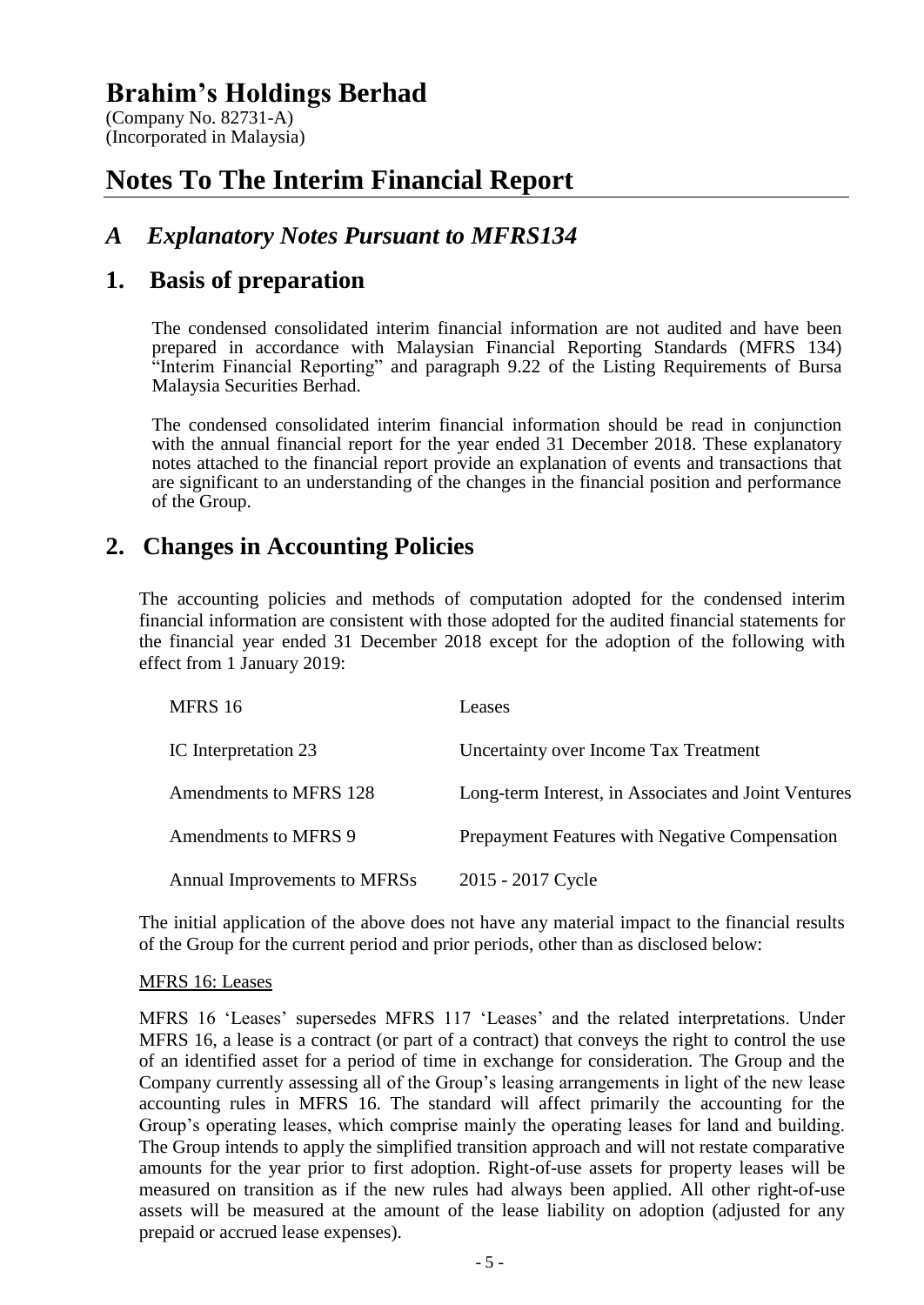(Company No. 82731-A) (Incorporated in Malaysia)

# **Notes To The Interim Financial Report**

#### **2. Changes in Accounting Policies (continued)**

#### **MFRS and amendments to MFRSs and IC Interpretations that are applicable to the Group but not yet effective**

The Malaysian Accounting Standards Board had issued the following new standards, amendments to MFRSs and IC Interpretation which are effective for the financial period beginning on or after 1 January 2020. The Group did not early adopt these new standards, amendments to MFRSs and IC Interpretation.

The Conceptual Framework for Financial Reporting (Revised 2018)

Effective date yet to be determined

| Amendments to MFRS 10 | <b>Consolidated Financial Statements</b>                                                                                                 |
|-----------------------|------------------------------------------------------------------------------------------------------------------------------------------|
| Amendments to MFRS128 | Investments in Associates and Joint Ventures – sale<br>or contribution of assets between an investor and its<br>associate/joint ventures |

# **3. Auditors' Report**

There was no qualification on the audited financial statements for the financial year ended 31 December 2018.

#### **4. Seasonal or cyclical factors**

The Group's operations were not significantly affected by any significant seasonal or cyclical factors during the financial quarter under review.

#### **5. Unusual items**

There were no unusual items affecting assets, liabilities, equity, net income or cash flows of the Group during the financial quarter under review.

#### **6. Changes in estimates**

There were no significant changes in the estimates reported in the prior financial year, which have a material effect in the current reporting quarter.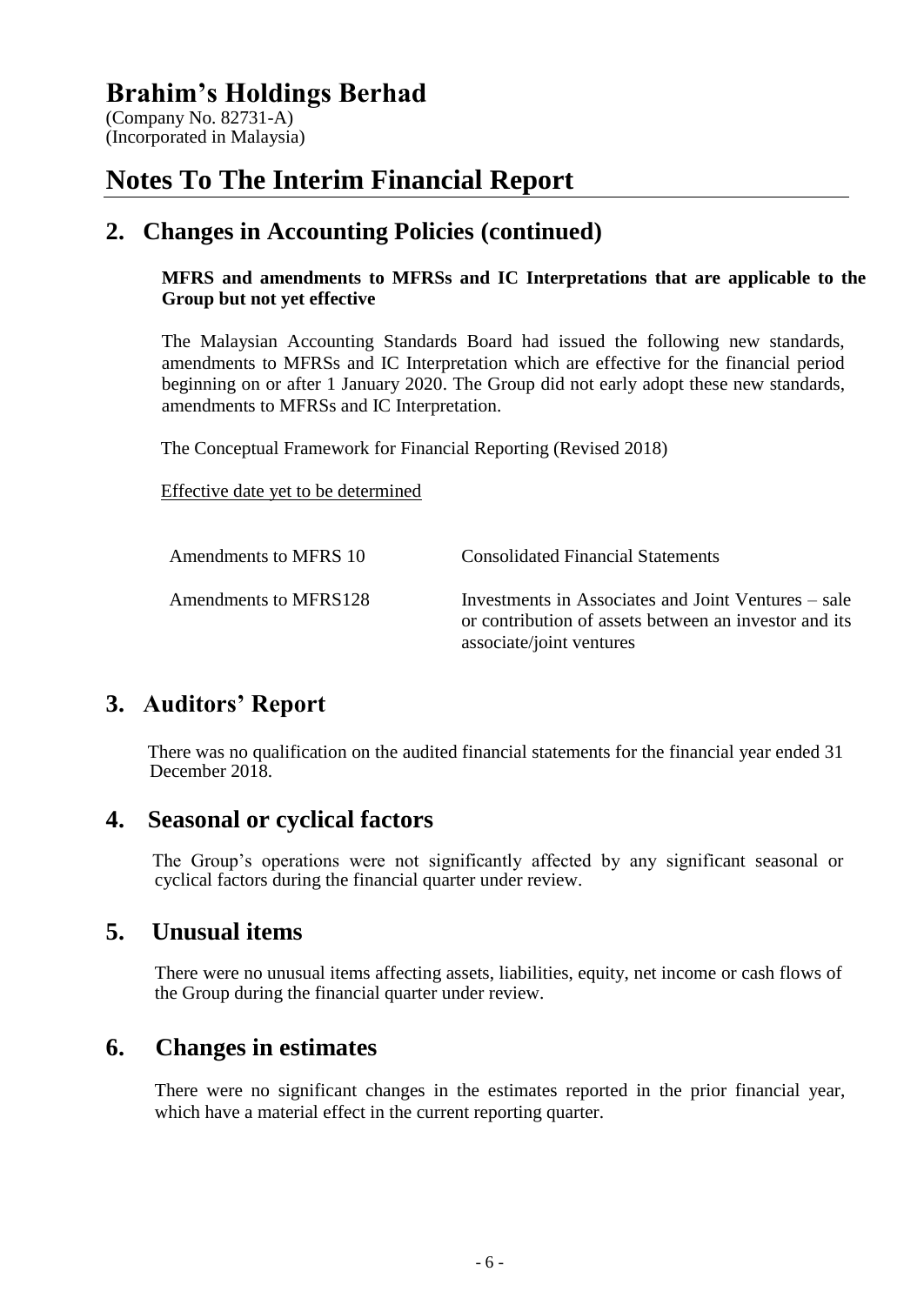(Company No. 82731-A) (Incorporated in Malaysia)

# **Notes To The Interim Financial Report**

# **7. Segmental reporting**

| 3 months ended<br>6 months ended<br>30 June<br>30 June<br>2019<br>2018<br>2019<br>2018<br>Changes<br>Changes<br><b>RM '000</b><br><b>RM '000</b><br><b>RM '000</b><br><b>RM '000</b><br>(Unaudited) (Unaudited)<br>$\%$<br>(Unaudited) (Unaudited)<br>$\%$<br>Revenue from continuing<br>operations:<br>In-flight catering & related<br>71,952<br>62,303<br>15%<br>140,362<br>128,768<br>9%<br>services<br>2,005<br>2,058<br>$-3%$<br>3,753<br>4,119<br>$-9%$<br>$-100%$<br>0%<br>19<br>88<br>57%<br>184<br>182<br>56<br>1%<br>Total revenue including inter-<br>74,045<br>15%<br>144,299<br>133,088<br>8%<br>64,417<br>Total revenue from continuing<br>74,045<br>15%<br>64,417<br>144,299<br>133,088<br>8%<br>operations<br><b>Segment results</b><br>Results from continuing<br>operations:<br>In-flight catering & related<br>743<br>(4,269)<br>117%<br>(261)<br>(5,295)<br>services<br>$-34%$<br>112<br>169<br>117<br>415<br>2%<br>Trading<br>(18)<br>(6)<br>(6)<br>(11)<br>68%<br>(9)<br>(27)<br>(31)<br>(385)<br>(13)<br>$-163%$<br>Sugar refinery<br>(16)<br>(10)<br>(5)<br>(432)<br>21%<br>(908)<br>(544)<br>(972)<br>Operating (loss)/profits from<br>396<br>(4,682)<br>108%<br>(1,116)<br>(6,258)<br>$-82%$<br>continuing operations<br>(1,426)<br>(1,414)<br>(2,829)<br>(2,876)<br>Share of results from Joint<br>595<br>150<br>265<br>581<br>Venture<br>(5,831)<br>(Loss)/Profit before taxation<br>(880)<br>85%<br>(3,364)<br>(8,539)<br>61%<br>(173)<br>(273)<br>(24)<br>Income tax expense |                                | <b>Individual Quarter</b> |     | <b>Cumulative Quarters</b> |     |
|------------------------------------------------------------------------------------------------------------------------------------------------------------------------------------------------------------------------------------------------------------------------------------------------------------------------------------------------------------------------------------------------------------------------------------------------------------------------------------------------------------------------------------------------------------------------------------------------------------------------------------------------------------------------------------------------------------------------------------------------------------------------------------------------------------------------------------------------------------------------------------------------------------------------------------------------------------------------------------------------------------------------------------------------------------------------------------------------------------------------------------------------------------------------------------------------------------------------------------------------------------------------------------------------------------------------------------------------------------------------------------------------------------------------------------------------------------------------------------------------------------|--------------------------------|---------------------------|-----|----------------------------|-----|
|                                                                                                                                                                                                                                                                                                                                                                                                                                                                                                                                                                                                                                                                                                                                                                                                                                                                                                                                                                                                                                                                                                                                                                                                                                                                                                                                                                                                                                                                                                            |                                |                           |     |                            |     |
|                                                                                                                                                                                                                                                                                                                                                                                                                                                                                                                                                                                                                                                                                                                                                                                                                                                                                                                                                                                                                                                                                                                                                                                                                                                                                                                                                                                                                                                                                                            |                                |                           |     |                            |     |
|                                                                                                                                                                                                                                                                                                                                                                                                                                                                                                                                                                                                                                                                                                                                                                                                                                                                                                                                                                                                                                                                                                                                                                                                                                                                                                                                                                                                                                                                                                            |                                |                           |     |                            |     |
|                                                                                                                                                                                                                                                                                                                                                                                                                                                                                                                                                                                                                                                                                                                                                                                                                                                                                                                                                                                                                                                                                                                                                                                                                                                                                                                                                                                                                                                                                                            |                                |                           |     |                            |     |
|                                                                                                                                                                                                                                                                                                                                                                                                                                                                                                                                                                                                                                                                                                                                                                                                                                                                                                                                                                                                                                                                                                                                                                                                                                                                                                                                                                                                                                                                                                            |                                |                           |     |                            |     |
|                                                                                                                                                                                                                                                                                                                                                                                                                                                                                                                                                                                                                                                                                                                                                                                                                                                                                                                                                                                                                                                                                                                                                                                                                                                                                                                                                                                                                                                                                                            | <b>Segment Revenue</b>         |                           |     |                            |     |
|                                                                                                                                                                                                                                                                                                                                                                                                                                                                                                                                                                                                                                                                                                                                                                                                                                                                                                                                                                                                                                                                                                                                                                                                                                                                                                                                                                                                                                                                                                            |                                |                           |     |                            |     |
|                                                                                                                                                                                                                                                                                                                                                                                                                                                                                                                                                                                                                                                                                                                                                                                                                                                                                                                                                                                                                                                                                                                                                                                                                                                                                                                                                                                                                                                                                                            |                                |                           |     |                            |     |
|                                                                                                                                                                                                                                                                                                                                                                                                                                                                                                                                                                                                                                                                                                                                                                                                                                                                                                                                                                                                                                                                                                                                                                                                                                                                                                                                                                                                                                                                                                            |                                |                           |     |                            |     |
|                                                                                                                                                                                                                                                                                                                                                                                                                                                                                                                                                                                                                                                                                                                                                                                                                                                                                                                                                                                                                                                                                                                                                                                                                                                                                                                                                                                                                                                                                                            | Logistics and related services |                           |     |                            |     |
|                                                                                                                                                                                                                                                                                                                                                                                                                                                                                                                                                                                                                                                                                                                                                                                                                                                                                                                                                                                                                                                                                                                                                                                                                                                                                                                                                                                                                                                                                                            | Food and beverage              |                           |     |                            |     |
|                                                                                                                                                                                                                                                                                                                                                                                                                                                                                                                                                                                                                                                                                                                                                                                                                                                                                                                                                                                                                                                                                                                                                                                                                                                                                                                                                                                                                                                                                                            | <b>Holding Company</b>         |                           |     |                            |     |
|                                                                                                                                                                                                                                                                                                                                                                                                                                                                                                                                                                                                                                                                                                                                                                                                                                                                                                                                                                                                                                                                                                                                                                                                                                                                                                                                                                                                                                                                                                            |                                |                           |     |                            |     |
|                                                                                                                                                                                                                                                                                                                                                                                                                                                                                                                                                                                                                                                                                                                                                                                                                                                                                                                                                                                                                                                                                                                                                                                                                                                                                                                                                                                                                                                                                                            |                                |                           |     |                            |     |
|                                                                                                                                                                                                                                                                                                                                                                                                                                                                                                                                                                                                                                                                                                                                                                                                                                                                                                                                                                                                                                                                                                                                                                                                                                                                                                                                                                                                                                                                                                            |                                |                           |     |                            |     |
|                                                                                                                                                                                                                                                                                                                                                                                                                                                                                                                                                                                                                                                                                                                                                                                                                                                                                                                                                                                                                                                                                                                                                                                                                                                                                                                                                                                                                                                                                                            |                                |                           |     |                            |     |
|                                                                                                                                                                                                                                                                                                                                                                                                                                                                                                                                                                                                                                                                                                                                                                                                                                                                                                                                                                                                                                                                                                                                                                                                                                                                                                                                                                                                                                                                                                            |                                |                           |     |                            |     |
|                                                                                                                                                                                                                                                                                                                                                                                                                                                                                                                                                                                                                                                                                                                                                                                                                                                                                                                                                                                                                                                                                                                                                                                                                                                                                                                                                                                                                                                                                                            |                                |                           |     |                            |     |
|                                                                                                                                                                                                                                                                                                                                                                                                                                                                                                                                                                                                                                                                                                                                                                                                                                                                                                                                                                                                                                                                                                                                                                                                                                                                                                                                                                                                                                                                                                            | Logistics and related services |                           |     |                            |     |
|                                                                                                                                                                                                                                                                                                                                                                                                                                                                                                                                                                                                                                                                                                                                                                                                                                                                                                                                                                                                                                                                                                                                                                                                                                                                                                                                                                                                                                                                                                            |                                |                           |     |                            |     |
|                                                                                                                                                                                                                                                                                                                                                                                                                                                                                                                                                                                                                                                                                                                                                                                                                                                                                                                                                                                                                                                                                                                                                                                                                                                                                                                                                                                                                                                                                                            | Food and beverage              |                           |     |                            |     |
|                                                                                                                                                                                                                                                                                                                                                                                                                                                                                                                                                                                                                                                                                                                                                                                                                                                                                                                                                                                                                                                                                                                                                                                                                                                                                                                                                                                                                                                                                                            |                                |                           |     |                            |     |
|                                                                                                                                                                                                                                                                                                                                                                                                                                                                                                                                                                                                                                                                                                                                                                                                                                                                                                                                                                                                                                                                                                                                                                                                                                                                                                                                                                                                                                                                                                            | <b>Holding Company</b>         |                           |     |                            |     |
|                                                                                                                                                                                                                                                                                                                                                                                                                                                                                                                                                                                                                                                                                                                                                                                                                                                                                                                                                                                                                                                                                                                                                                                                                                                                                                                                                                                                                                                                                                            |                                |                           |     |                            |     |
|                                                                                                                                                                                                                                                                                                                                                                                                                                                                                                                                                                                                                                                                                                                                                                                                                                                                                                                                                                                                                                                                                                                                                                                                                                                                                                                                                                                                                                                                                                            | Finance costs                  |                           |     |                            |     |
|                                                                                                                                                                                                                                                                                                                                                                                                                                                                                                                                                                                                                                                                                                                                                                                                                                                                                                                                                                                                                                                                                                                                                                                                                                                                                                                                                                                                                                                                                                            |                                |                           |     |                            |     |
|                                                                                                                                                                                                                                                                                                                                                                                                                                                                                                                                                                                                                                                                                                                                                                                                                                                                                                                                                                                                                                                                                                                                                                                                                                                                                                                                                                                                                                                                                                            |                                |                           |     |                            |     |
|                                                                                                                                                                                                                                                                                                                                                                                                                                                                                                                                                                                                                                                                                                                                                                                                                                                                                                                                                                                                                                                                                                                                                                                                                                                                                                                                                                                                                                                                                                            |                                |                           |     |                            |     |
| (1,053)<br>(3,637)                                                                                                                                                                                                                                                                                                                                                                                                                                                                                                                                                                                                                                                                                                                                                                                                                                                                                                                                                                                                                                                                                                                                                                                                                                                                                                                                                                                                                                                                                         | (Loss)/Profit after taxation   | (5,831)                   | 82% | (8,563)                    | 58% |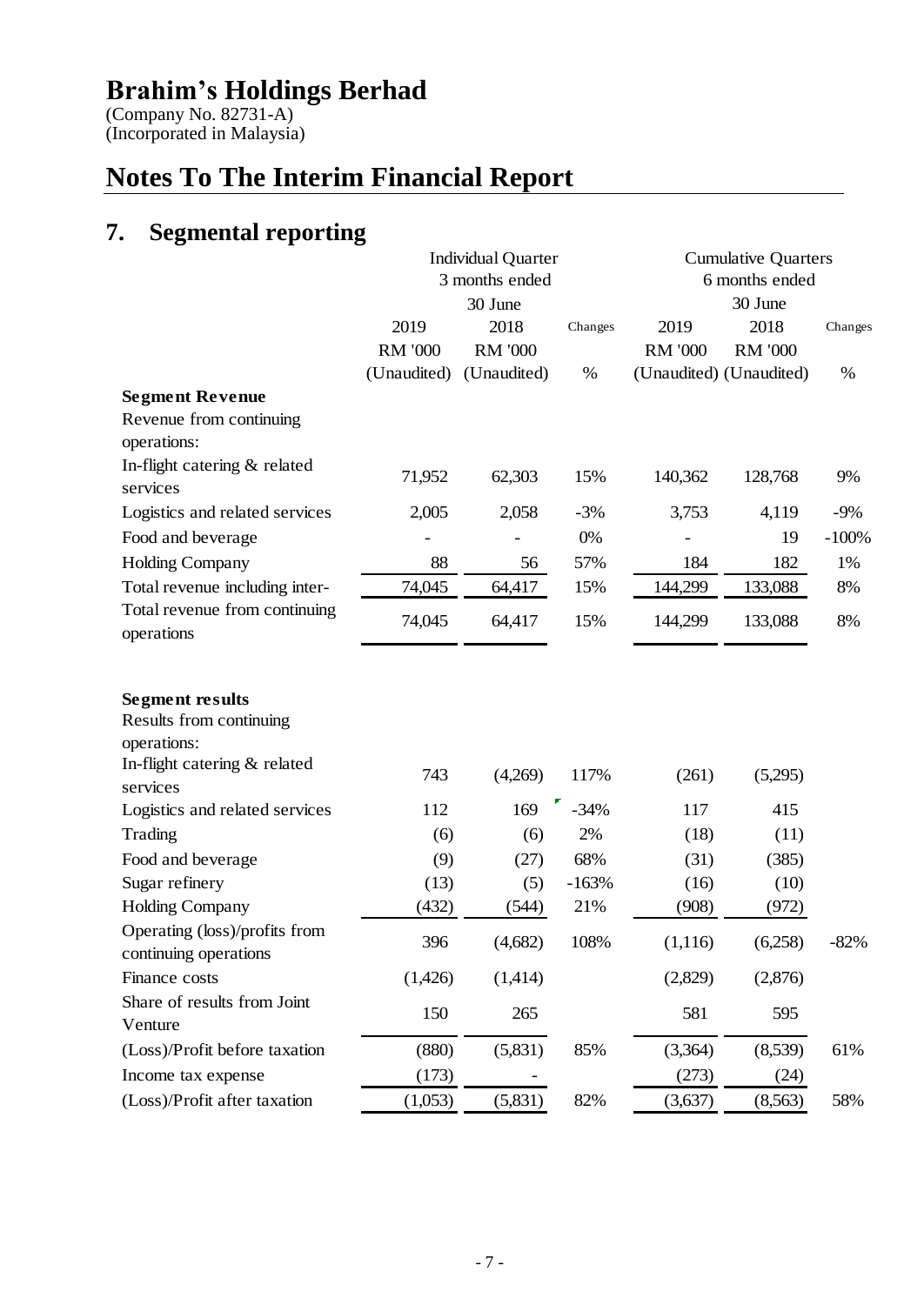(Company No. 82731-A) (Incorporated in Malaysia)

# **Notes To The Interim Financial Report**

#### **8. Debt and equity securities**

There were no issuance, cancellation, repurchase, resale and repayment of debts and equity securities for the current financial year.

### **9. Dividends paid**

No dividend was paid during the current quarter ended 30 June 2019.

### **10. Valuation of Property, Plant and Equipment**

The valuations of property, plant and equipment of the Group have been brought forward without amendments from the previous annual financial statements.

# **11. Material Events Subsequent to the End of Interim Period**

The was no material event subsequent to the end of the current quarter.

# **12. Changes in composition of the Group**

There were no major changes in composition of the Group during the quarter under review.

# **13. Changes in Contingent Liabilities or Contingent Assets**

There were no major changes in contingent liabilities or assets during the quarter under review since the last annual balance sheet date.

# **14. Capital Commitments**

|                                | 30.06.2019<br><b>RM'000</b> | 31.12.2018<br><b>RM'000</b> |
|--------------------------------|-----------------------------|-----------------------------|
| Approved and contracted for :- |                             |                             |
| Property, plant and equipment  | 380                         | 611                         |
| Computer software              | $\overline{\phantom{0}}$    | 21                          |
|                                |                             |                             |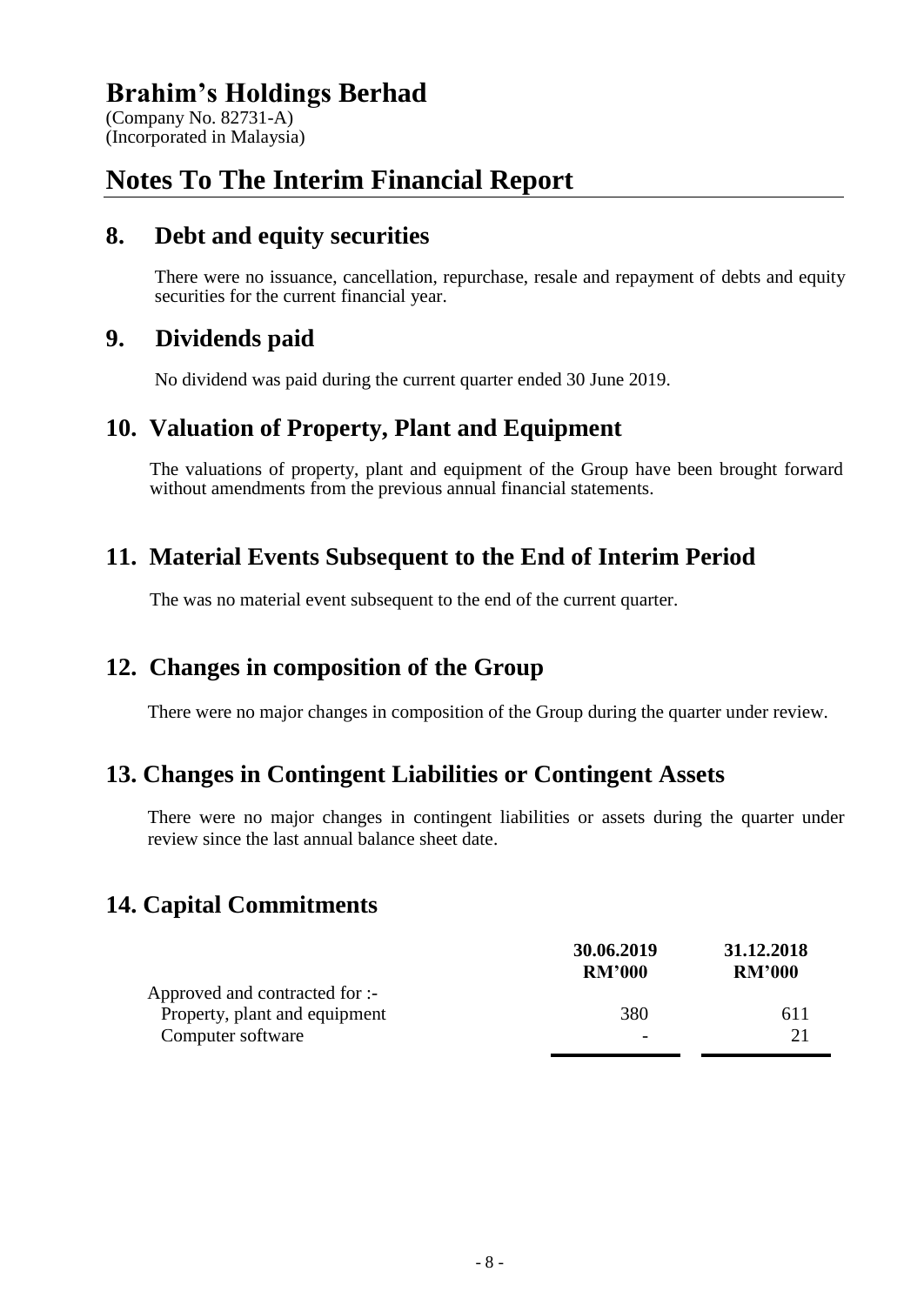(Company No. 82731-A) (Incorporated in Malaysia)

# **Notes To The Interim Financial Report**

# **15. Related Company Transactions**

The related company transactions of the Group had been entered into in the ordinary course of business. Below are the significant transactions with the related parties of the Group during the current financial period.

|                                                              | <b>Individual Quarter</b><br>3 months ended<br>30 June |                       | <b>Cumulative Quarters</b><br>6 months ended<br>30 June |                       |
|--------------------------------------------------------------|--------------------------------------------------------|-----------------------|---------------------------------------------------------|-----------------------|
|                                                              | 2019<br><b>RM'000</b>                                  | 2018<br><b>RM'000</b> | 2019<br><b>RM'000</b>                                   | 2018<br><b>RM'000</b> |
| Management fees received/<br>receivable from a joint venture | 88                                                     | 56                    | 184                                                     | 182                   |

### **16. Derivative**

The company did not issue or enter and capitalise any gain or losses with regards to derivative issued or subscribed.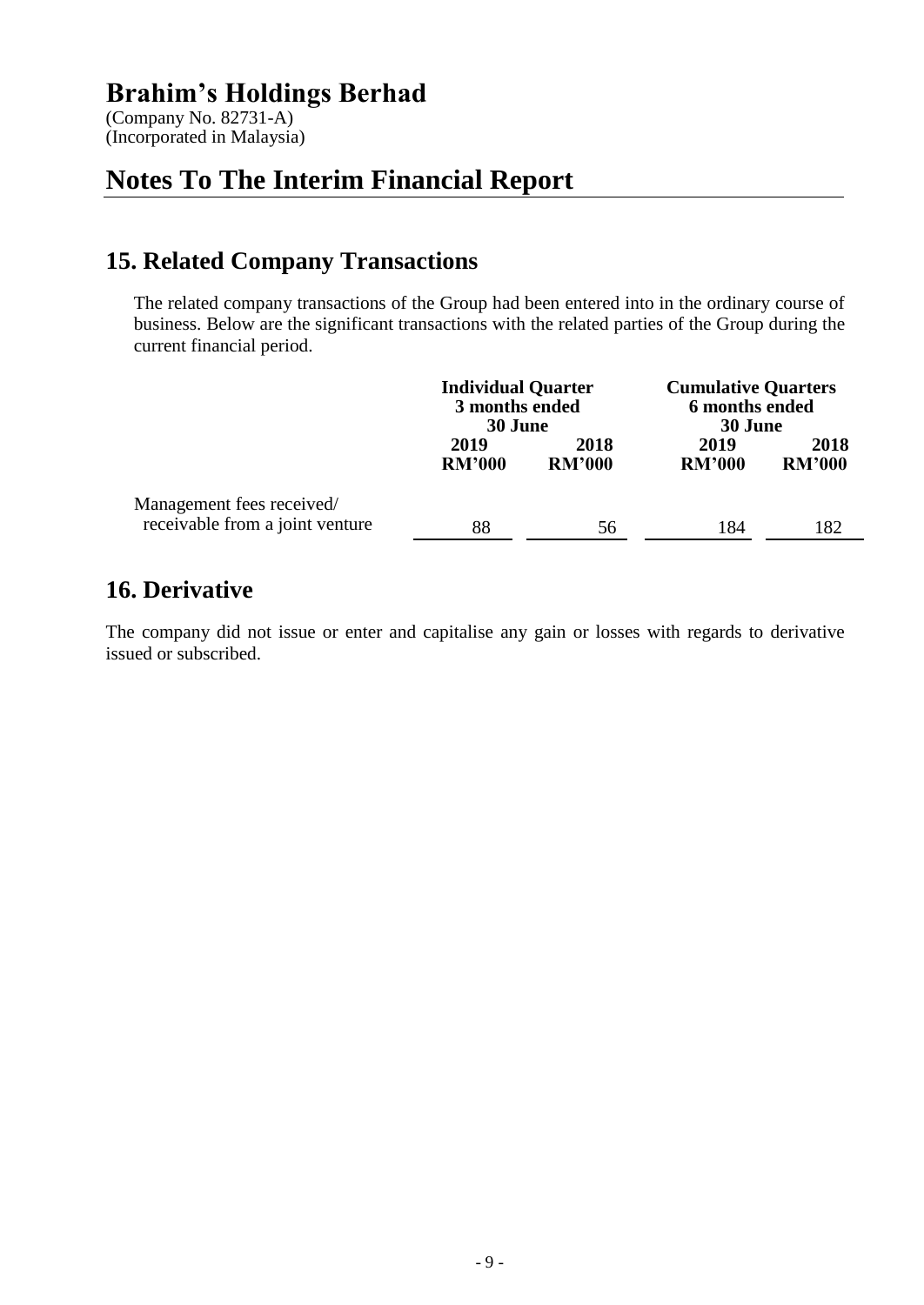(Company No. 82731-A) (Incorporated in Malaysia)

# **Interim Financial Report 30 June 2019**

Additional information required by the Bursa Malaysia's Main Market Listing Requirements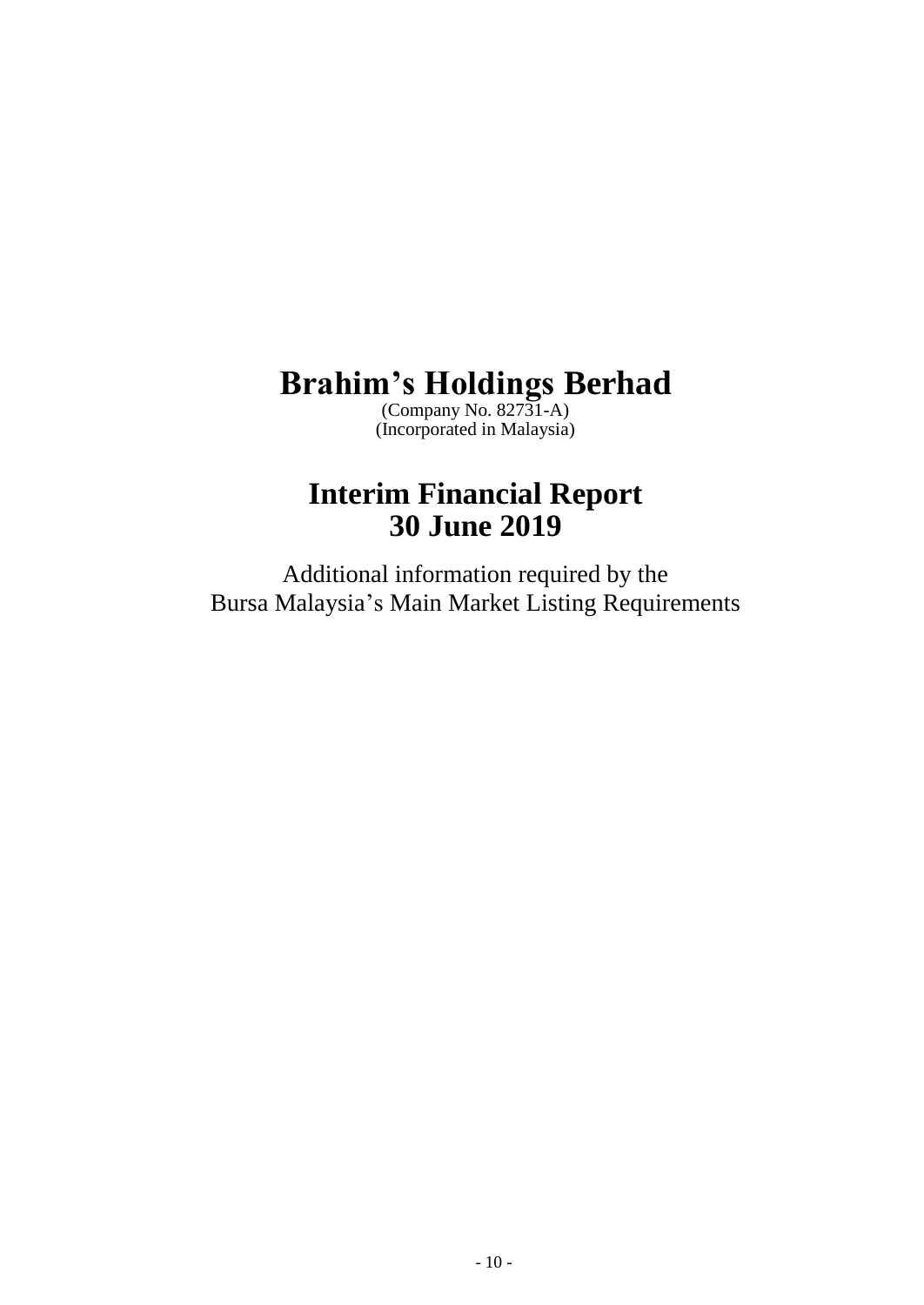(Company No. 82731-A) (Incorporated in Malaysia)

# **Additional information required by the Bursa Malaysia's Listing Requirements**

#### *B Selected Explanatory Notes to the Interim Financial Report (Part A of Appendix 9B of Bursa Malaysia's Main Market Listing Requirements*

# **1. Performance Analysis**

In the second quarter of 2019, the Group recorded a 14.95% increase in revenue to RM74.05 million compared with the corresponding period in 2018 of RM64.42 million.

The Group recorded a pre-tax loss of RM0.88 million in the current quarter as compared to a pre-tax loss of RM5.83 million in the corresponding quarter of the previous year.

Performance of the respective operating segments are analysed as follows:-

#### **In-flight catering and related services**

The performance of in-flight catering and related revenue in the services show increasing trend when compared to the revenue in the corresponding year. Revenue for the current quarter increased by RM9.65 million or 15%, closing at RM71.95 million compared with a revenue of RM62.30 million in the same quarter last year.

This segment recorded an operating profit of RM0.74 million as compared to a loss of RM4.27 million for the same quarter last year, a increase by 117%.

#### **Logistics and related services**

Current quarter's revenue contributed by the logistics and related services segment has been slightly slipped from its track. Its registered a downturn in revenue of 3%, or RM53,000 lower to RM2.005 million as compared to RM2.058 million in the corresponding quarter last year. The warehouse occupancy rate continued to remain stable. Nevertheless, management realise the potential for this business to grow even further.

Segmental results for the quarter was a profit of RM112,000, an decrease by 34% compared with the corresponding quarter in last year of RM169,000.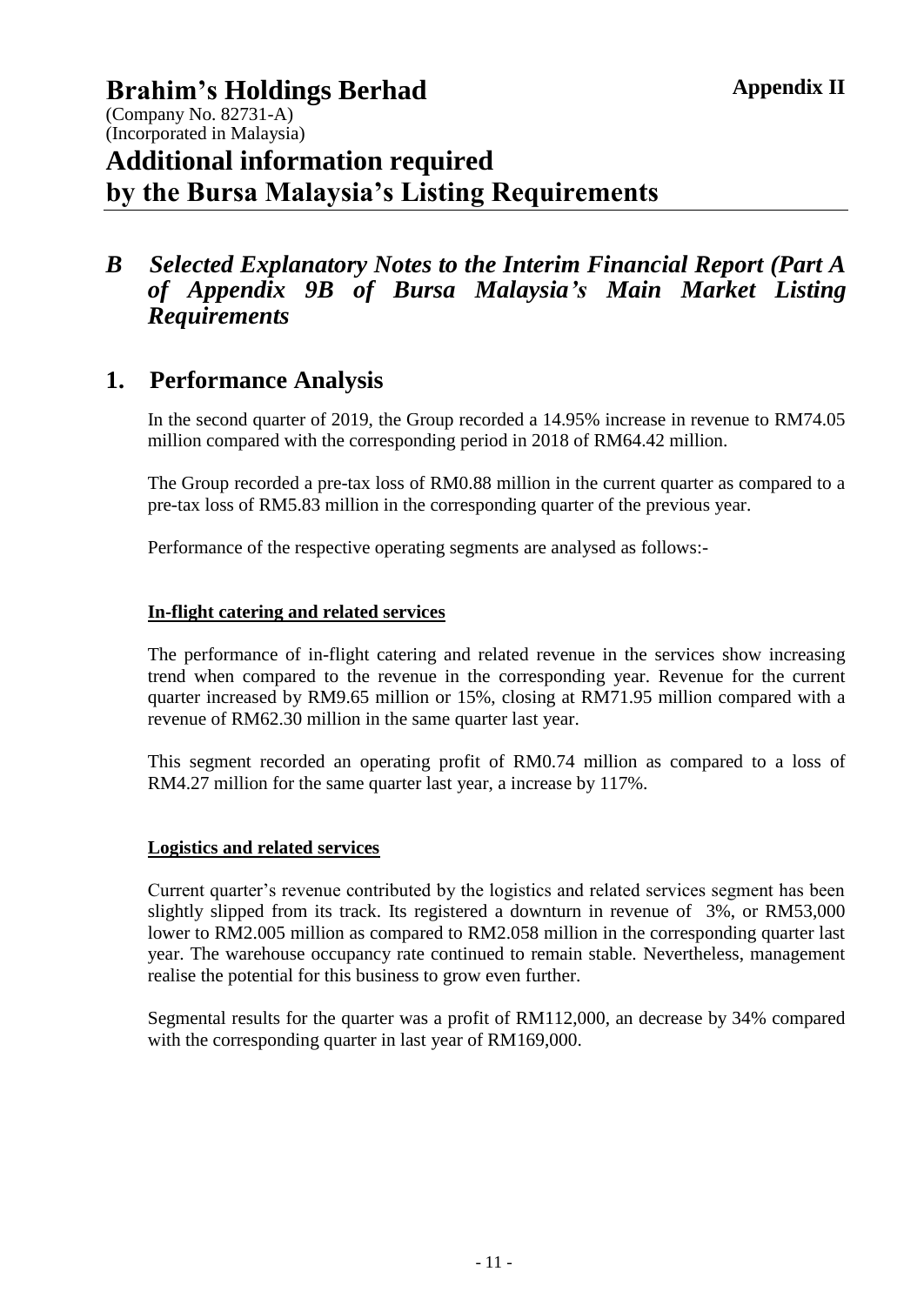(Company No. 82731-A) (Incorporated in Malaysia)

# **Additional information required by the Bursa Malaysia's Listing Requirements**

# **2. Comparison with immediate preceding quarter's result**

Compared to the immediate preceding quarter's results, the Group's revenue reported an increase from RM70.25 million to RM74.05 million, an increase of RM3.8 million or 5.4%.

The Group recorded a loss before tax of RM0.88 million for this quarter as compared to a loss before tax of RM2.48 million in the immediate preceding quarter.

#### **3. Current year prospects**

#### In-Flight Catering and related services

With a tough year of 2018, slow recovery is expected from this segment with only marginal profit to be recognised by the end of 2019.

The Q3 2019 outlook for this division is expected to remain positive and growth, in view of expected revenue improvement from increase in meals supply to the airline. The number of meals has shown the trend to grow for both Malaysia Airline and FOCA.

#### Logistics and related services

The logistics segment continues to maintain its business volume and contribute positively to the group's financial position. This segment looking into expending business models and expending its operations, to streamline the cost structure become positive. This segment will continue the effort to acquire new customers and businesses to increase the revenue stream.

#### **4. Statement on Revenue or Profit Estimate, Forecast, Projection or Internal Targets Previously Announced or Disclosed in a Public Document**

Not applicable as the Group has not issued any profit forecast or profit guarantee.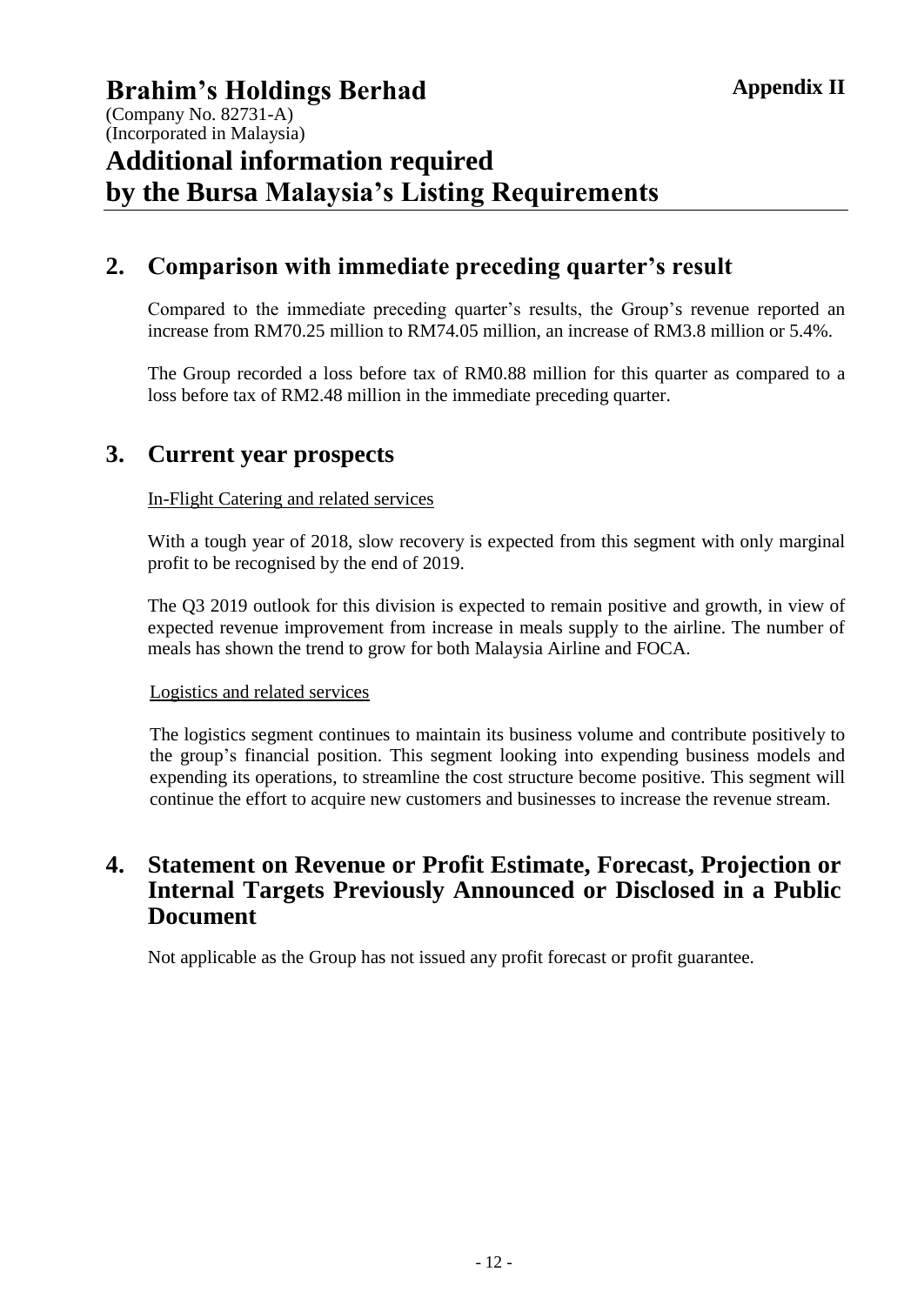(Company No. 82731-A) (Incorporated in Malaysia)

# **Additional information required by the Bursa Malaysia's Listing Requirements**

### **5. Taxation**

|                                                | <b>Individual Quarter</b><br>3 months ended<br>30 June |                       | <b>Cumulative Quarters</b><br>6 months ended<br>30 June |                       |
|------------------------------------------------|--------------------------------------------------------|-----------------------|---------------------------------------------------------|-----------------------|
|                                                | 2019<br><b>RM'000</b>                                  | 2018<br><b>RM'000</b> | 2019<br><b>RM'000</b>                                   | 2018<br><b>RM'000</b> |
| Current tax:<br>-for the financial period/year | (287)                                                  | (157)                 | (402)                                                   | (157)                 |
| Deferred taxation                              | 114                                                    | 181                   | 129                                                     | 181                   |
|                                                | 173)                                                   | 24                    | (273)                                                   | 24                    |

The Group's effective tax rate is lower than statutory tax rate due to certain expenses being disallowed for tax purposes and deferred tax assets recognised for some entities within the Group.

# **6. Status of corporate proposal**

The Group is not engaged in any corporate proposal as at the date of this report.

# **7. Borrowings**

|    |                                                                   | 30.06.2019<br><b>RM'000</b> | 31.12.2018<br><b>RM'000</b> |
|----|-------------------------------------------------------------------|-----------------------------|-----------------------------|
| a) | <b>Short term borrowings</b>                                      |                             |                             |
|    | Secured                                                           |                             |                             |
|    | - Term loans                                                      | 74,014                      | 6,557                       |
|    | - Hire purchase and lease payables                                | 1,587                       | 53                          |
|    |                                                                   | 75,601                      | 6,610                       |
| b) | Long term borrowings<br>Secured                                   |                             |                             |
|    | - Term loans                                                      |                             | 67,750                      |
|    | - Hire purchase and lease payables                                | 281                         | 339                         |
|    |                                                                   | 281                         | 68,089                      |
|    |                                                                   | 75,882                      | 74,699                      |
|    | The above borrowings are denominated in the following currencies: |                             |                             |
|    | - Ringgit Malaysia                                                | 72,187                      | 71,073                      |
|    | - United States Dollar                                            | 3,695                       | 3,626                       |
|    |                                                                   | 75,882                      | 74,699                      |